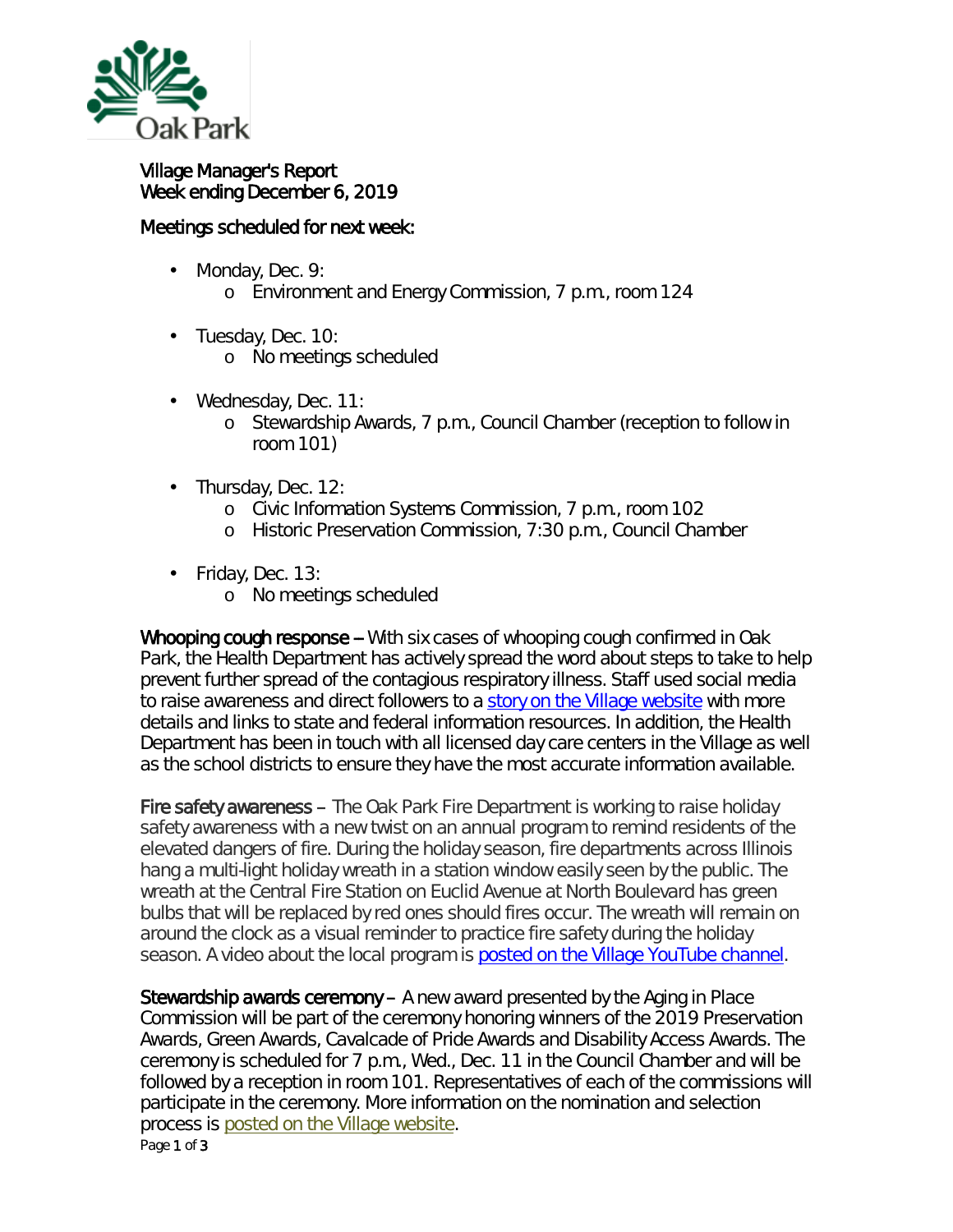Holiday traffic enforcement update – Oak Park Police stopped 27 vehicles and issued 27 citations as part of a statewide *Click It or Ticket/Drive Sober or Get Pulled Over* Thanksgiving traffic safety campaign. Law enforcement agencies across the state participated in the effort to save lives by getting impaired drivers off the roads and more people buckled up. More information about the campaign, which ran from Nov. 22 through Dec. 2, [posted on the Village website.](https://www.oak-park.us/news/oak-park-police-announce-thanksgiving-click-it-or-ticket-campaign-results)

Season of giving at Village Hall – The [Oak Park Police Department](https://www.oak-park.us/village-services/police-department) is a donation site for the annual **Toys for Tots** campaign and a winter coat drive sponsored by Chance [The Rapper](https://www.facebook.com/chancetherapper/?__tn__=K-R&eid=ARAkANUxrfBDh8wqox1sGMwanjAhSQhtDaq4FqSOJjAG-bt_UNn3kG1gQY2rpep5dzptZFWptwfPiNXq&fref=mentions&__xts__%5B0%5D=68.ARDreRSNaOpYSrnIJJ8l-KbflIdqn6vSvyTR53b9xqgWVCs1UQYtEDcPSDjIoUC9vO7LREhtDVD58OLg0WMZJ4P0VfVy8GmdRCBYrdYDLLtH1l6uUp9LiqCUP_mxc9B7F7n4Rvtrby_ziVJdxDtdmJBaMRLd8kOpvqkohlRZDeRhlLN-WVVrrd5qrOqpZuxXrrDl6MDzSwAIiU3tl_yPf8FTufJXGTb-ZzcB-YnKUkBC-_rOUl2kvoYcld4Z9YEFVU2Uvdl6eqFxsMJBGLTo2c5pBlYqGJs-kfhrpm0TvxZPEbSiKOptRZL5kpHaqSe8dnOflgE0qxmQtSqJmQ) and his humanitarian organization [SocialWorks.](https://www.socialworkschi.org/) While the Toys for Tot program collects new, unwrapped toys, the [Warmest Winter initiative](https://www.socialworkschi.org/initiatives/warmest-winter/) seeks new or gently used winter gear for children and adults, including coats, gloves and boots. Donations for both holiday drives can be dropped off in boxes located in the Village Hall lobby during regular business hours and in the lower-level Police Department lobby, which is open 24 hours.

Plan Commission action – The Plan Commission has continued the hearing for the proposed Senior Living Community on Madison Street to a special meeting set for Thurs., Dec. 19 in order to discuss further multiple aspects of the project, including height, massing, refuse pickup and rear property setbacks.

January bidding for Lake Street project – Bidding for the various construction projects related to upcoming streetscape project on Lake Street is set for January via the standard Illinois Department of Transportation process. Staff is working with the project consultants to ramp up public outreach about the work, which remains on schedule to begin in early spring. The Village likely will host open houses for the public and businesses in the first quarter of 2020. In addition, the Village's communication tools will be used to help spread the word about the project and promote the [dedicated project website](https://betterlakestreet.com/) where a wide range of information will be posted and updated regularly as the work gets underway.

Hollywood in Oak Park – Filming is underway in Oak Park for the fourth season of the popular [FX television network series Fargo.](https://www.fxnetworks.com/shows/fargo) This season's series, which is set in the 1950s and stars comedian Chris Rock, is using a home on the northeast corner of Euclid Avenue at Randolph Street. Crews are expected to be at the home for as many as 15 film shoots through March. Scenes also are being filmed in Riverside and Elgin. Several Village departments are involved in managing potential impacts on the neighborhood, including traffic and parking. Community Relations Director Cedric Melton, who manages filming permits for the Village, is the liaison with the show's producers.

**Madison Street wrapping up – Crews were back on Madison Street this week** applying the remaining specialty bicycle lane symbols and installing parking signs. Push-button-activated pedestrian beacons now are working at Kenilworth, Grove, Scoville and Humphrey avenues to alert drivers when pedestrians are about to enter the crosswalk area. Barring any additional weather delays, all work should be completed before Christmas.

Page 2 of 3 Miscellaneous construction updates – A new button-activated pedestrian beacon was installed this week at the intersection of Chicago and Woodbine avenues.